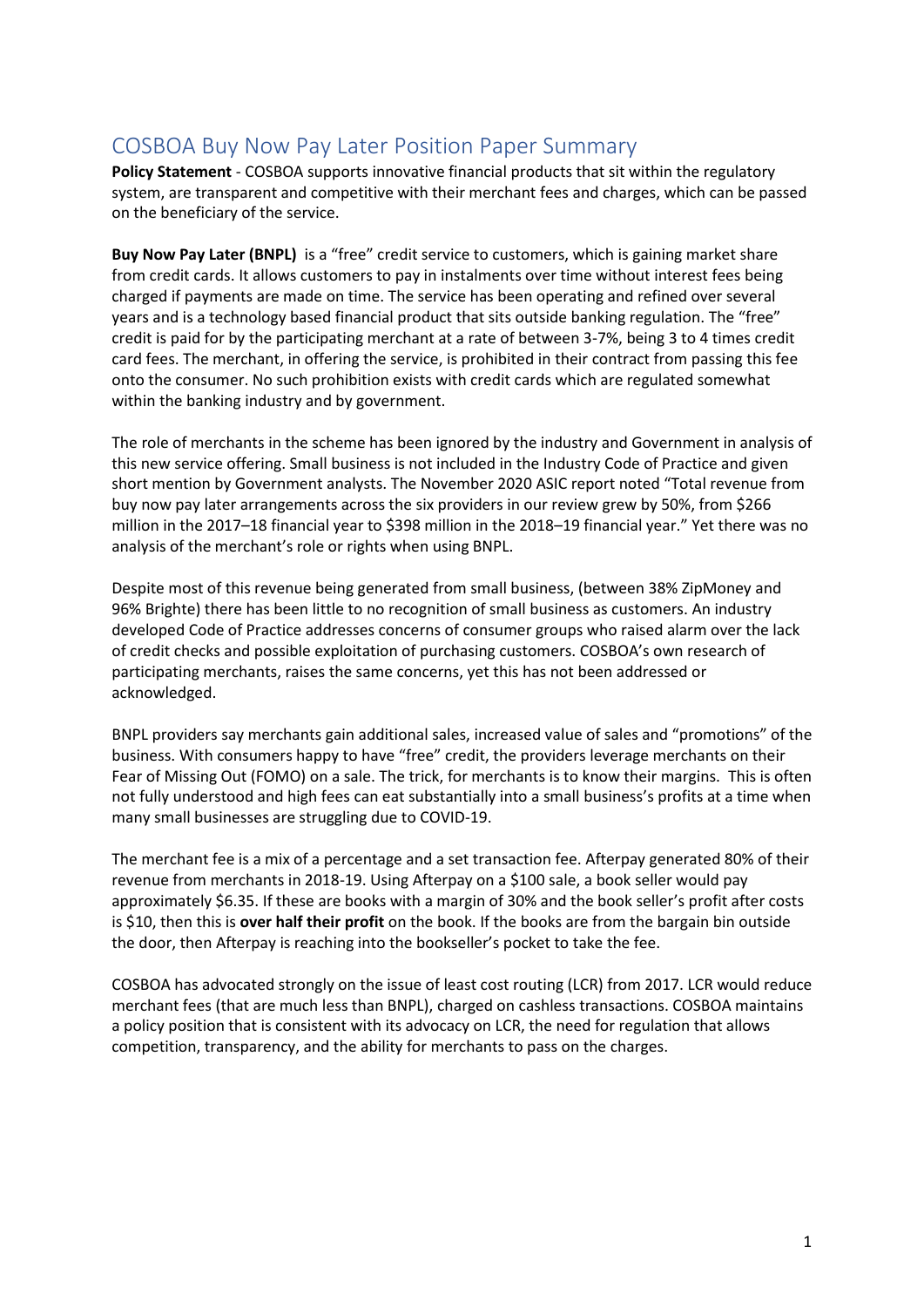# Buy Now Pay Later and Small Business

## **Contents**

## <span id="page-1-0"></span>COSBOA Policy

COSBOA supports innovative financial products that sit within the regulatory system, are transparent and competitive with their merchant fees and charges, which can be passed on the beneficiary of the service.

## <span id="page-1-1"></span>Background

BNPL is like a lay-by, without the wait. Consumers can pay in instalments and take home their purchase. BNPL providers are attractive to credit card wary young consumers as they offer a 'free' payment instalment service. This free payment service is like the free credit period provided on a credit card. The difference is that the BNPL credit is purchase specific and perceived as limiting the person's ability to create unmanageable amounts of debt.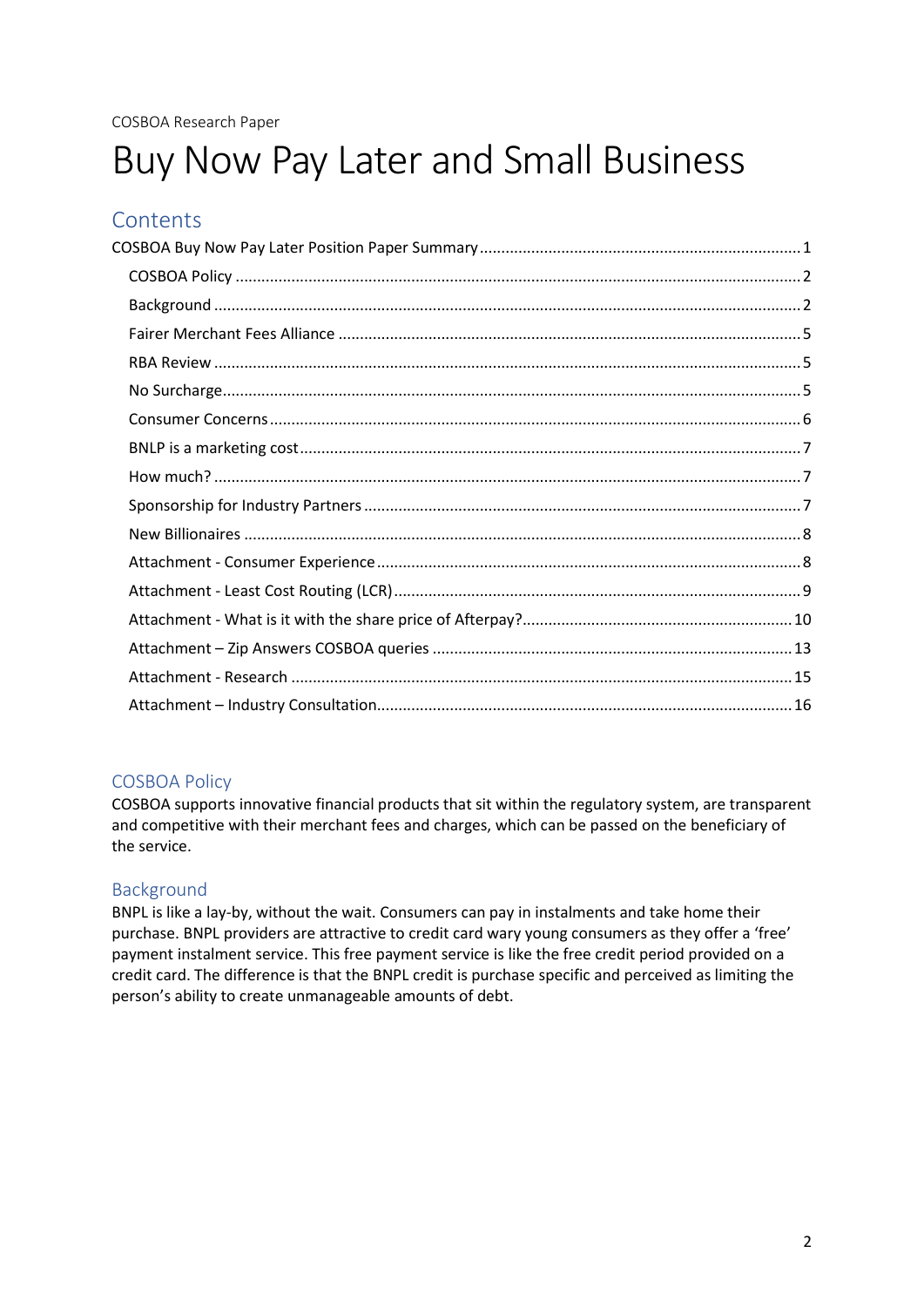afterpay<sub>c</sub>

## How it works

Afterpay allows customers to make purchases at the same price advertised by a merchant

If a customer pays the installment on time, they incur no charges.

Afterpay does charge a late fee per missed payment.



If the purchase is paid on time, there is no interest paid by the consumer. The merchant subsidies the purchase paying between 3-7% on the transaction. This is 3 or 4 times the interest fees charged on credit cards. The consumer is oblivious to this fee. The merchant is prohibited from passing on the fee. The value to the merchant is additional sales, increased value of sales and "promotions" of the business. This is not guaranteed.

Using Afterpay on a \$100 sale, a book seller would pay approximately \$6.35. It these are books with a margin of 30% and if the book sellers profit after costs is \$10, then the fee is over half their profit on the book.

If the books are from the bargin bin outside the door, then Afterpay is reaching into the bookseller's pocket to take their fee.

The service has been operating and refined over several years and is a technology based financial product that sits outside banking regulation. Consumer groups raised the alarm about lax credit approvals for these new services in 2018 with Choice campaigning strongly for regulation and reform. These concerns are being addressed by the providers as their business models mature. In 2021 the industry released a Code of Conduct.

Two main players, Afterpay and Zip are growing in the Australian market and many more are entering the market. PayPal announced in March 2021 it will offer a BNPL facility to 9million Australian customers. [\( Affterpay presentation here.](https://cosboa2.sharepoint.com/Shared%20Documents/Policy/Small%20Business%20Loans/BNPL/Afterpay%20-%20info%20pack%20%20(1).pdf) ) Zip have provided [a corporate profile here](https://cosboa2.sharepoint.com/:b:/g/EbJQPj_hXspDmtc9aGVdm4MBgXXlNy-pL_2yAG7qZZ9Prw?e=dDpfYB) and their combined response to the Reserve Bank of Australia's (RBA) [review of Retail Payments](https://cosboa2.sharepoint.com/:b:/g/EZ6NS7c9TkVCoTvvF5GQWTwBhXN-DM1nWGWOZVHNYkt3yg?e=3hubck)  [Regulation: Issues Paper November 2019](https://cosboa2.sharepoint.com/:b:/g/EZ6NS7c9TkVCoTvvF5GQWTwBhXN-DM1nWGWOZVHNYkt3yg?e=3hubck) 

The missing and critical information in all these discussions is the fee in the middle that small businesses are paying for every transaction through BNPL facilitators. The Code of Conduct does not recognise merchants as customers, despite merchants being the largest revenue source for the BNPL operators. Government responses have also largely ignored the merchants, many of whom are small businesses.

BNPL may be attractive to small businesses who wish to target the younger demographic. Th[e ASIC](https://download.asic.gov.au/media/4957540/rep600-published-07-dec-2018.pdf)  [report in 2018](https://download.asic.gov.au/media/4957540/rep600-published-07-dec-2018.pdf) revealed that the number of BNPL transactions per month had grown from 50,000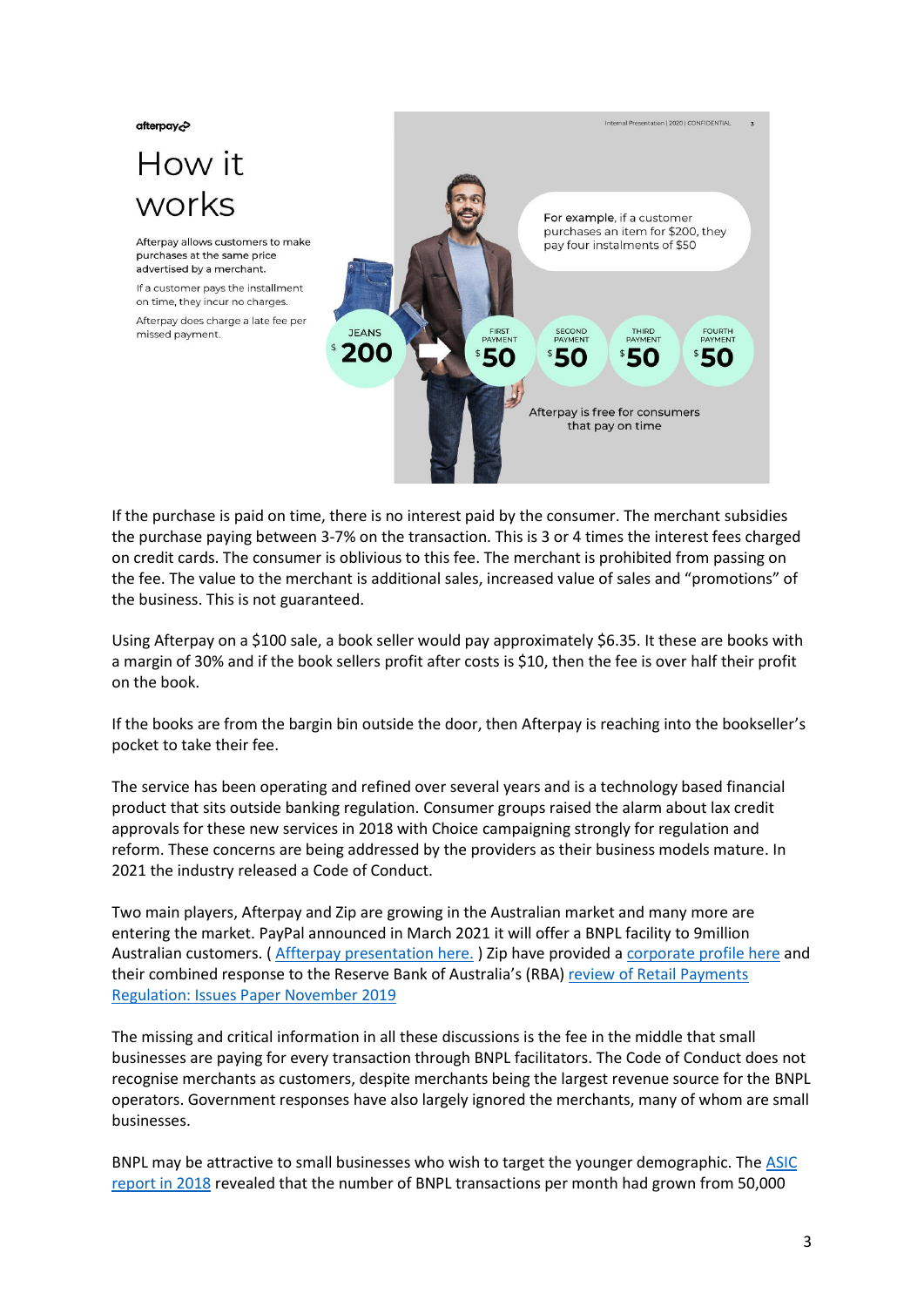transactions in April 2016 to 1.9 million in June 2018. This has jumped exponentially in the last three years with ASIC reporting an increase of 75% in the number of transactions.



Merchant fee revenue Missed payment fee revenue Other consumer fee revenue

"Total revenue from buy now pay later arrangements across the six providers in our review grew by 50%, from \$266 million in the 2017–18 financial year to \$398 million in the 2018–19 financial year." ASIC BNPL Industry Update November 2020.

Given that most of this revenue is from fees from merchants, the lack of analysis into the merchant fee issue is astounding. This "missing middle" is highly relevant to small business. ASIC said they did not have the ability to look at merchant fees in detail. There is no transparency on these fees which are protected by commercial interests. It has been COSBOA's experience and that of several Commissions and Banking industry inquiries, that regulation is needed in financial services.

COSBOA's task has been to understand the perspective of small businesses using BNPL services and add this information to policy prosecution. In February COSBOA ran a survey into the experiences of small business using BNPL. The results are available on request.

The initial results from a small sample showed a very mixed response. 43% of respondents say they experienced increased sales. Many raised the large fee and inability to pass it on as a problem. Many wondered if it was worth it.

These services are rapidly growing but it is the 'no surcharge' policy which is of concern for small businesses. In comparison to credit cards who charge retailers a fee to accept them, AfterPay and ZipPay are "free" to the consumer, and therefore ban merchants from applying a surcharge to the customer for the use of the service. However, these services charge the merchant a fixed transaction cost of about \$0.30 plus a commission of between 3% and 7% per purchase. The discussion in relation to the RBA's review of the retail payments regulation is placing heavy focus on the experience for the service providers (Afterpay and ZipPay) and the consumers but with little discussion of the impact these fees have on small businesses. ZipPay in their submission to the RBA [review](https://cosboa2.sharepoint.com/Shared%20Documents/Forms/AllItems.aspx?id=%2FShared%20Documents%2FPolicy%2FSmall%20Business%20Loans%2FBNPL%2Fzip%2Dco%20submission%20to%20RBA%20on%20BNPL%2Epdf&parent=%2FShared%20Documents%2FPolicy%2FSmall%20Business%20Loans%2FBNPL&p=true&originalPath=aHR0cHM6Ly9jb3Nib2EyLnNoYXJlcG9pbnQuY29tLzpiOi9nL0VaNk5TN2M5VGtWQ29UdnZGNUdRV1R3QmhYTi1ETTFuV0dXT1pWSE5Za3QzeWc_cnRpbWU9WGJPbC1iQ1IyRWc) emphasised that their business model and the BNPL sector is inherently different to credit card services and therefore believe that any form of regulatory intervention into the arrangement between merchant and providers is not needed or appropriate.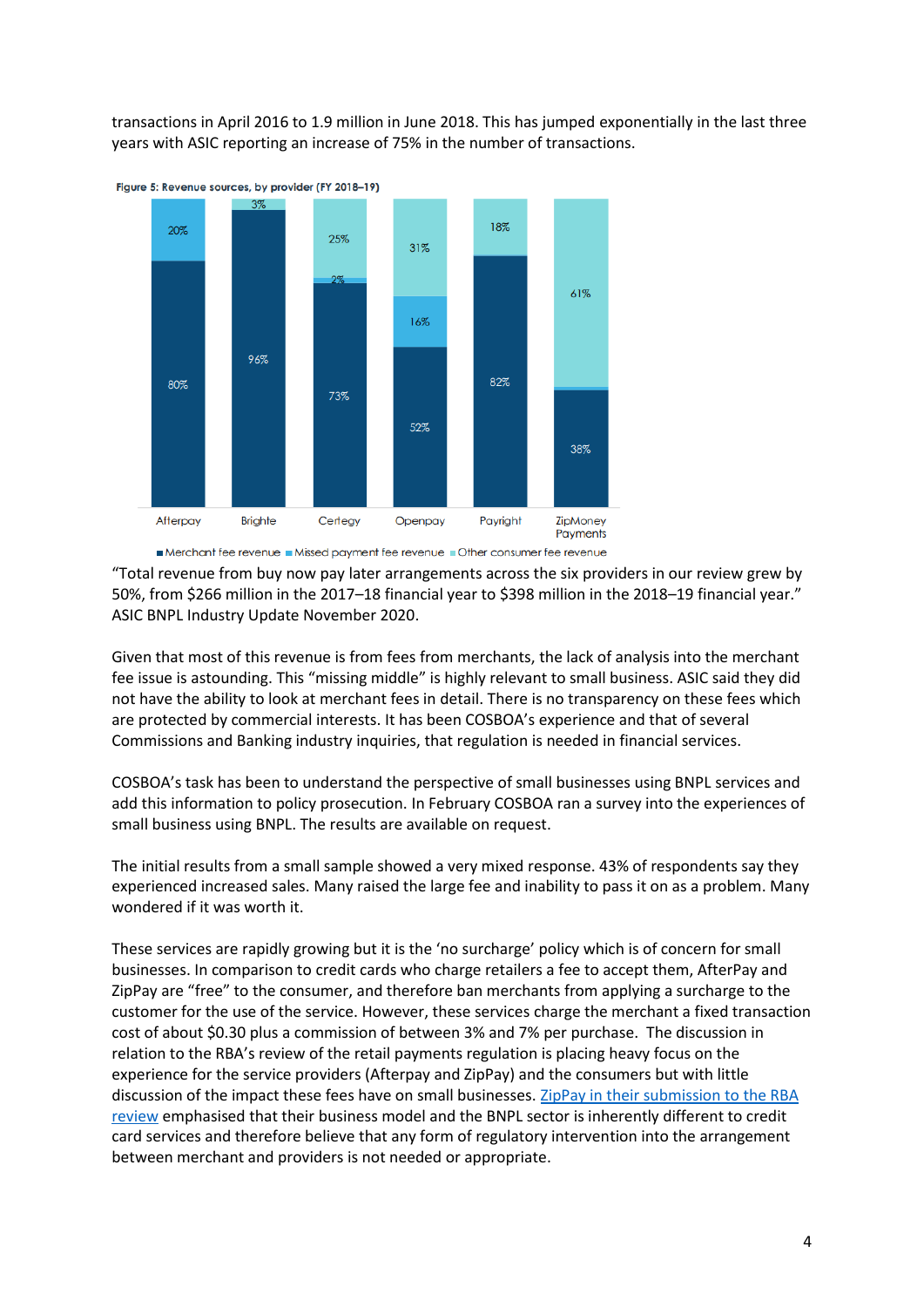BNPL suggests that their business model is fundamentally different to credit card providers as they provide the merchant marketing services and remove all fraud and chargeback risk. It is important to understand the experience of small businesses using BNPL services and if the benefits of marketing, removal of debt risk, payment and customer acquisition outweigh the fees. There is not enough research or evidence yet to support these claims.

This paper aims to present thinking around the growing trend of buy now pay later (BNPL) and its impact on small business. The result has been the development of policy direction for COSBOA in relation to this growing credit offering. COSBOA supports innovative financial products that sit within the regulatory system, are transparent and competitive with their merchant fees and charges, which can be passed on the beneficiary of the service.

#### <span id="page-4-0"></span>Fairer Merchant Fees Alliance

COSBOA has been working since 2017 with the Fairer Merchants Fees Alliance to get banks and other merchant facility providers to use some form of low cost routing (LCR) with [Westpac recently](https://www.afr.com/companies/financial-services/westpac-to-cut-tap-and-go-fees-for-37-000-merchants-20200804-p55i9g)  [announcing \(5](https://www.afr.com/companies/financial-services/westpac-to-cut-tap-and-go-fees-for-37-000-merchants-20200804-p55i9g) Aug 2020) they will move 37,000 merchants to low cost routing using EFTPOS.

While COSBOA argued these fees were too high and amounted to gouging by the banks, the fees charged by BNPL are significantly higher.

It took a pandemic in 2020 for the banks to move, and even now only 7.7% of debit transactions are LCR, so there's a long way to go.

- Westpac, CBA and NAB all rolling out variations of LCR.
- Westpac proactively switching 55,000 terminals to LCR, saying 37,000 small businesses will have lower debit transaction processing costs.
- CBA has written to 50,000 customers, plus launched advertising campaign, and is pledging to do more.
- NAB's LCR has flat rate of 1.15 per cent.

The NAB's flat 1.15% compares poorly with big merchants processing more than \$10M, paying half this fee, 0.6%.

Least Cost Routing has been a story of big banks collaborating and gouging fees from small businesses. Providing no transparency and obstructing change, even when alternatives existed. At the end of 2020, the worst year since the Great Depression for small business, banks have done little but lip service to address LCR. BNPL appears to COSBOA like more of the same at a time when small business can ill afford more pressure on its margins.

An issue of policy consistency emerges for COSBOA on the matter of alignment of its policy position on LCR and BNPL. See more detail in our attachments.

#### <span id="page-4-1"></span>RBA Review

BNPL providers like Zip and Afterpay have, along with COSBOA and many of its members, made submissions to the Reserve Bank Australia's Review of Retail Payment Regulation, announced in November 2019. 52 submissions have been made and the closure date has been moved out to 2021 due to COVID-19.

#### <span id="page-4-2"></span>No Surcharge

For BNPL schemes, at issue is the ban that stops merchants passing on the service's fees. The Commonwealth Bank and ANZ called on the RBA to ban Afterpay's "no surcharge" policy. Westpac and NAB made confidential submissions.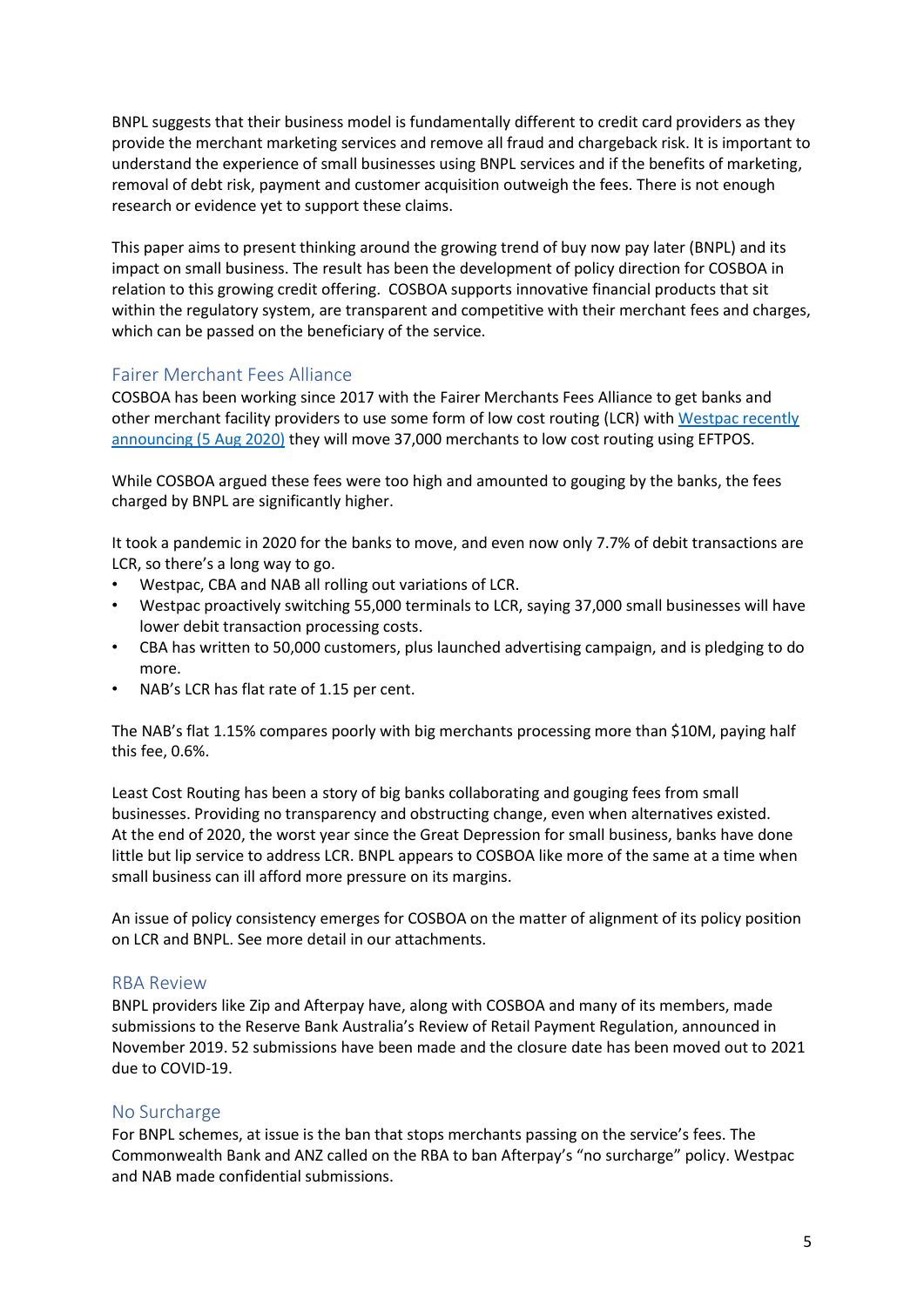*Afterpay, a short-term lender that has seen its market value surge to \$10 billion in the past year, makes most of its revenue from charging retailers fees of between 3 and 6 per cent of the purchase price. This is far higher than what retailers pay to accept credit cards and, unlike these schemes, Afterpay requires that merchants do not recoup their costs by adding a surcharge to customers on the purchase price. The RBA is considering intervening to allow retailers to impose a surcharge because of concerns Afterpay and other BNPL providers are driving up retailers' payment costs.* [SMH 13 Feb 2020](https://cosboa2.sharepoint.com/Shared%20Documents/Policy/Small%20Business%20Loans/BNPL/Afterpay,%20a%20short-term%20lender%20that%20has%20seen%20its%20market%20value%20surge%20to%20$10%20billion%20in%20the%20past%20year,%20makes%20most%20of%20its%20revenue%20from%20charging%20retailers%20fees%20of%20between%203%20and%206%20per%20cent%20of%20the%20purchase%20price.%20This%20is%20far%20higher%20than%20what%20retailers%20pay%20to%20accept%20credit%20cards%20and,%20unlike%20these%20schemes,%20Afterpay%20requires%20that%20merchants%20do%20not%20recoup%20their%20costs%20by%20adding%20a%20surcharge%20to%20customers%20on%20the%20purchase%20price.)

#### <span id="page-5-0"></span>Consumer Concerns

Choice Australia has criticised BNPL for its lax consumer credit checks. According to ASIC, two in five people who buy through BNPL schemes are low-income earners and, of those, two in five are students or part-time workers.

[CHOICE has joined with other consumer groups to criticise the high cost of BNPL products,](https://www.choice.com.au/shopping/online-shopping/buying-online/articles/what-is-afterpay) including Afterpay. While Afterpay claims to be "free", costs are ultimately borne by all consumers through increased prices, as merchant payment fees are built into the overall price of goods and through payment of late fees and other charges."

#### In 2018 Choice looked at "[How does ZipPay make money?](https://www.choice.com.au/shopping/online-shopping/buying-online/articles/what-is-zippay-can-it-be-trusted-010318)"

*ZipPay makes money primarily in two ways: by charging customers fees and by charging retailers a percentage every time a sale is processed on its platform.*

*We can learn a lot about the company from the quarterly financial statements filed by its parent company, Zip Co.*

*As of the quarter ending 31 December 2017, Zip Co was owed a total of \$231.3 million from its customers. About \$32 million would be paid back each month, \$4.3 million would be made from fees and \$5.3 million would have to be written off due to customers being unable to pay off their debt. ZipPay claims its default levels are "well below industry standards", but it does expect its defaults to rise towards \$6.9 million, presumably in the coming quarter.*

Choice says Afterpay makes money from 43,000 merchants charging them a \$0.30 fixed transaction fee plus a commission between 3% and 7% on each sale, which is considerably higher than what they are charged by banks to process other payment types. What retailers spend in fees, they hope to make up in increased sales. Afterpay says its average merchant fee is the lowest at 4%.

"Afterpay generated more than \$179.6 million in fees from retailers as of the end of December 2019, with an additional \$32.6 million in late fees or roughly 18.7% of their revenue, down from 24.4% in 2018. Some customers couldn't make their repayments, leading to \$6.5m in debt recovery and chargeback costs."

In November 2020 ASIC reported that all the BNPL providers made almost \$400 million in fees from Merchants in 2018-2019. Details on this middle of merchants is mainly missing from any examination of the schemes. COSBOA very much sees merchants as consumers, with roles, rights, and responsibilities. It is odd that this concern for the consumers does not extend to small businesses and merchants who are the main contributors to the BNPL revenue.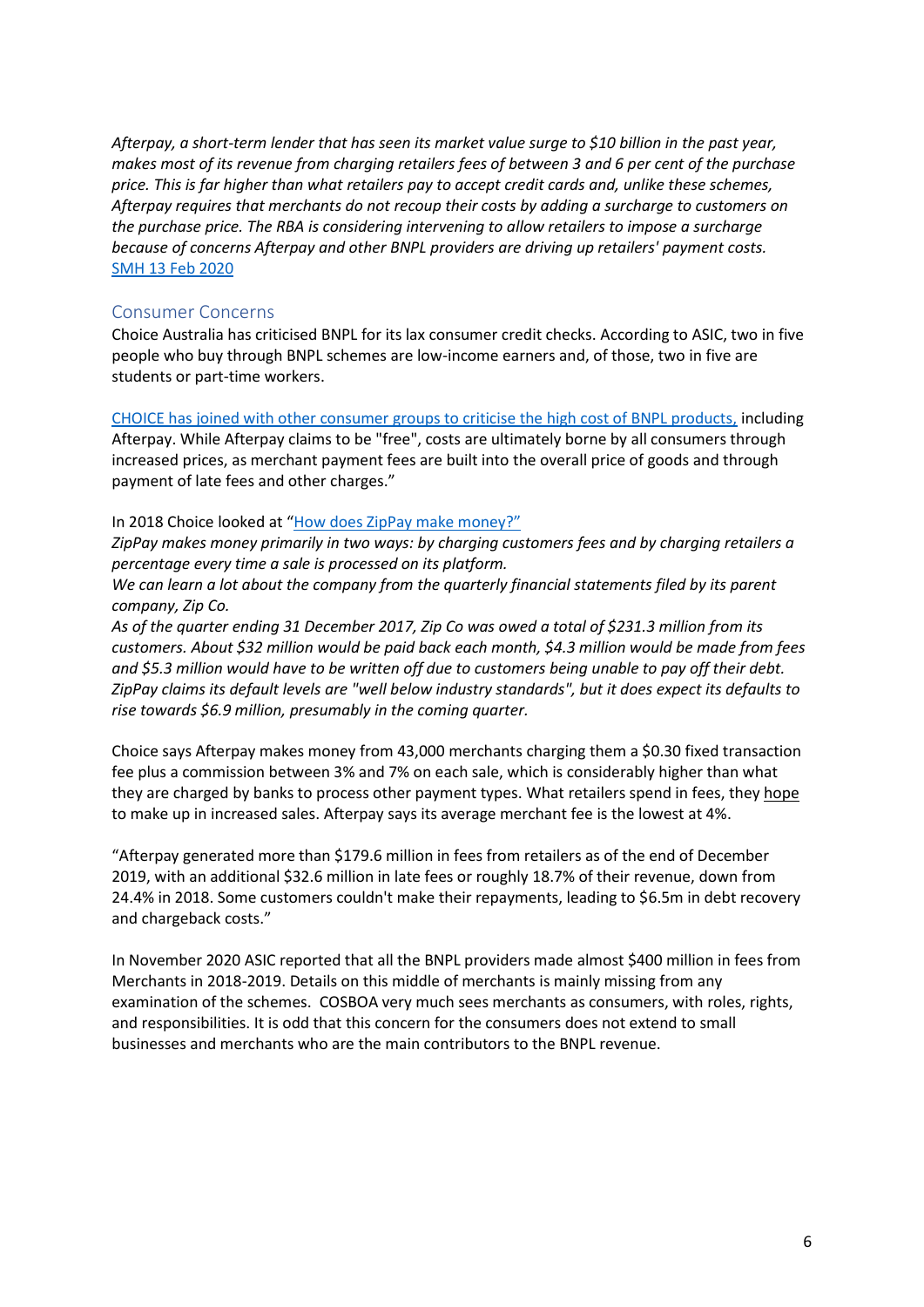#### <span id="page-6-0"></span>BNLP is a marketing cost

BNPL argue they offer more than just Point of Sale (POS) processing, by providing marketing. The BNPL platform operators counter they are a "marketing platform" that competes with online advertising to create leads. COSBOA has asked for information that would assist assessing the value add from this marketing comparison. Apart from claims that it a marketing tool, there's little evidence of its real results for a small business. See attachment.

Providers say the competition in the BNPL market will keep their fees low and competitive and there is no evidence that the surcharges increase the cost of goods and services to customers. Afterpay is positioning itself as a marketing service and says its costs are reasonable compared with Facebook's 11- 12% cost on sales. Getting verification on costs and comparisons has not yet been achieved.

#### <span id="page-6-1"></span>How much?

COSBOA has met with Afterpay and Zip representatives and reached out to other BNPL providers to discuss details about their service. Using Afterpay we found, a typical \$100 book sale would attract a merchant fee of 6.3%. Discerning the fee structure is difficult. Afterpay's web site provides [information for retailers.](https://www.afterpay.com/en-AU/business) The costs are not available. Our own survey of small business showed fees ranged between 4 – 6 % plus a transaction fee of about 30c. Plus GST. These costs vary based on volume, which means again, they would be higher for small business and lower for bigger businesses.

## **Profit Margin by Sector**

As the following table demonstrates, profit margins vary substantially by sector, with professional services scoring the highest:

| <b>Sector</b>                         | Avg. Profit Margin (2017) |
|---------------------------------------|---------------------------|
| Professional, Scientific, IT services | 11.9 percent              |
| Healthcare                            | 9.6 percent               |
| Manufacturing                         | 4 percent                 |
| Accommodation and Food Service        | 4.4 percent               |
| Retail                                | 2.8 percent               |

#### \*Sageworks 2018 Report

These US figures from November 2019 shows just how slim profit margins by sector can be. BNPL targets the retail and hospitality sectors, those with the lowest margins. If a retail profit margin is \$2.80 on a \$100 sale, then a \$6.35 fee is a loss - \$3.55. BNPL targets the retail sector, an industry that can have slim margins, high competition, and a lot of small business participants. The danger is that small business attracted by the lure of higher sales, may not have the margins to sustain the fees.

#### <span id="page-6-2"></span>Sponsorship for Industry Partners

COSBOA members like the Pharmacy Guild and the Australian Hairdressing Council are interested in Afterpay as a service and as partners. Some of COSBOAs members are interested in the advantages of the services offered and the opportunity of sponsorship.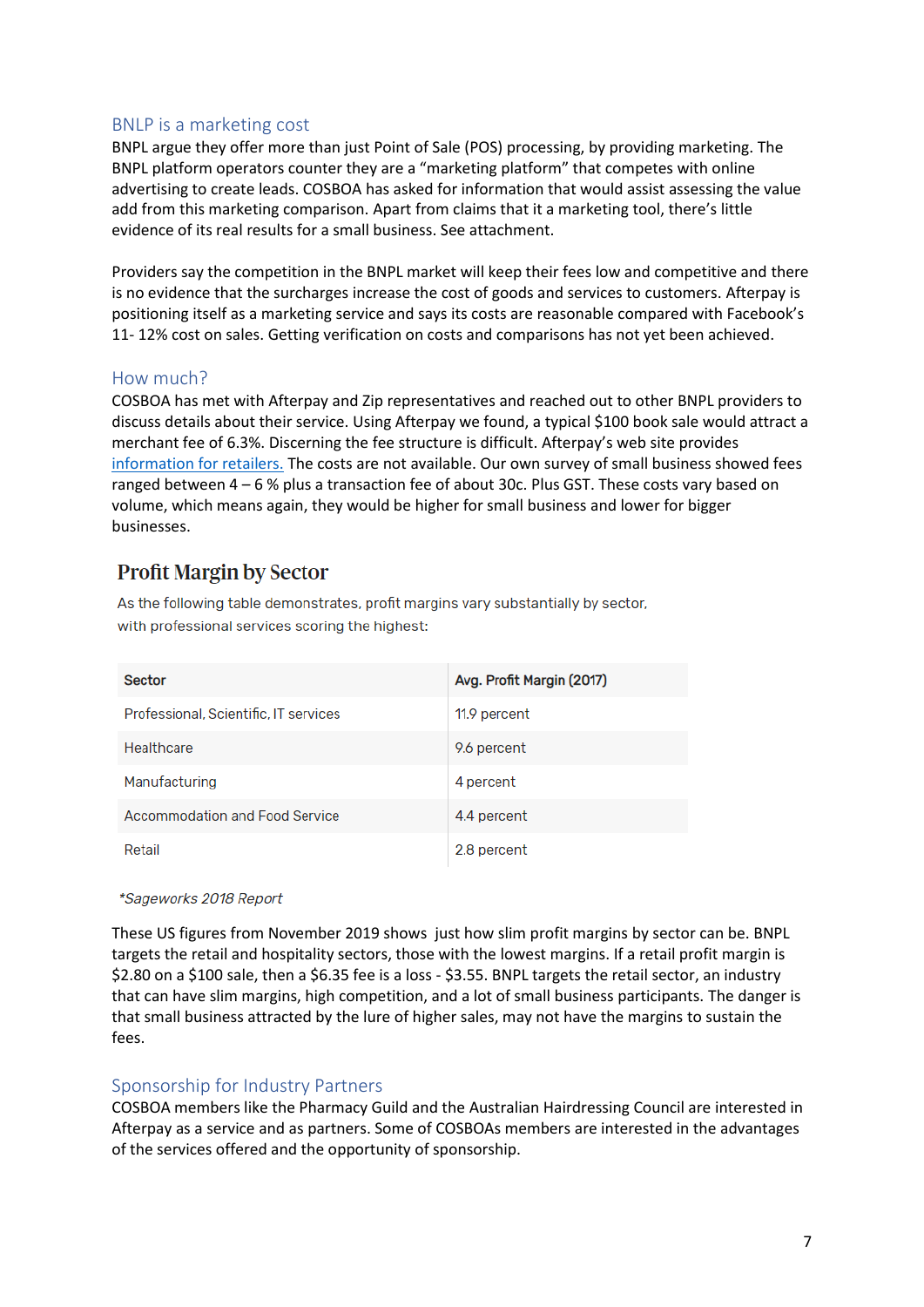## <span id="page-7-0"></span>New Billionaires

Australian tech start-ups and Afterpay owners Anthony Eisen and Nick Molnar are newly minted billionaires. They have just divested \$250M in shares, after previously selling a tranche of \$25M and \$100M. As of late 2020;

- Afterpay valued at \$19.3Billion.
- Revenue \$220 Million
- Earnings /profit about \$20- 25 million, (which will probably convert to a bottom-line loss.)
- Underlying sales \$5.2B has jumped to \$11.1 Billion.
- The share price was down-graded by CITI to \$27.10.
- The same week it upgraded the price to \$64.25, Citi snagged the deal to underwrite a \$800 million share issue to fund further expansion
- This share issue is part of a total \$1 billion capital raising which has been snapped up by the markets, further increasing the share price. Currently \$76.01

This company continue to confound the punters as far as its valuation goes. It is a winning formula, making money from both the low, medium and high economic strata, from customers, retailers and share traders.

#### <span id="page-7-1"></span>Attachment - Consumer Experience

Afterpay Are Ruthless & Don't Believe That They're Here to HELP

#### 8 August 2020 From [Trev65](https://choice-au.ugc.bazaarvoice.com/profiles/2452articlesguest-en_au/2c4ee3fe42ab0e6760e877b5a639dad022d2e481/profile.htm)

I found my self unemployed Dec. 2019 so knowing i was going to struggle to meet my repayments I contacted Afterpay told them of my situation and could I negotiate a payment plan to still be able to repay something rather than fees & charges just building up..

I was asked what could I afford ? I suggested what I could afford and with that I was told that her supervisor would review my situation and contact me on due course..?

I wasn't contacted by After pay I was contacted by a collection agency via email calling on the whole outstanding amount be paid immediately to avoid future fees and possible court fees.??

I was amazed and attempted to contact Afterpay and would you believe they referred me to said collection agency.

I eventually paid back every dollar owed plus the fees I was inevitably I was charged for sooner than agreed to by the collection company and myself. So some months later. I saw a need to use afterpay and when I spoke to them inquiring about my account and what pre approval limit I might be able to access.????

They thanked me for repaying my outstanding amount in full..! However, you will NOT BE approved for any amount from Afterpay in the future.!

Not the sort of response I was expecting, as far as the supervisor NOT contacting me back to negotiate a payment plan

I was told there was no record of me calling them even though I requested a reference no.?? My fate had been decided..!

Unfortunately this also was placed against my Credit rating.. making it even more difficult to access a future loan or mortgage. ! I don't like the way they think they feel they can manipulate you when monies are owed that they try putting your mind at ease, "you contacted us to make a repayment arrangement to settle what was owed & perhaps a review after a month or so.? Not only did I pay 3 x the min amount negotiated with the collection company it was repaid well ahead of time to show good will and my commitment to relay as i said i would.??

Only to be told we no longer will be approving any future loan requests you submit !! My Rating out of  $5..? > 0$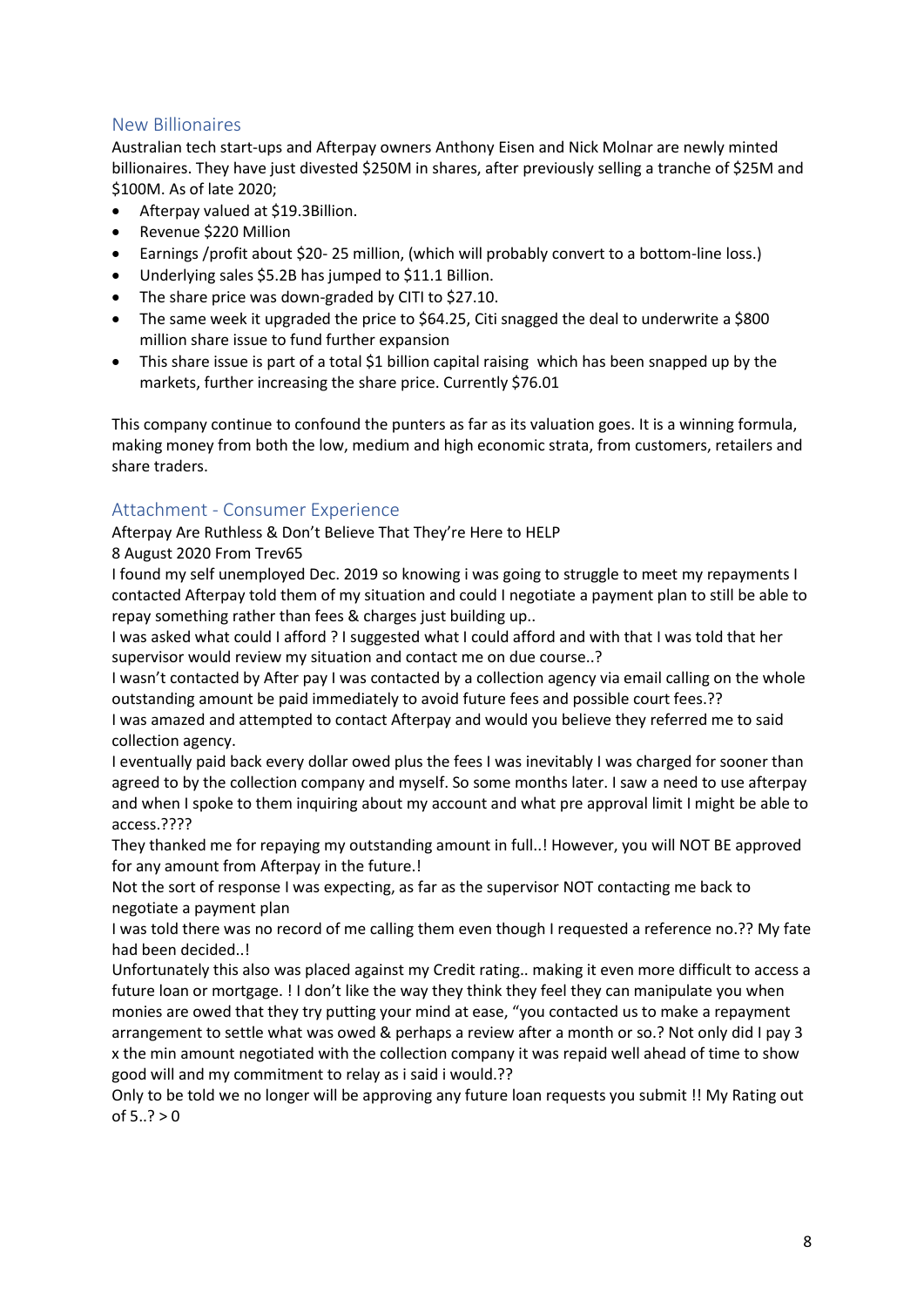## <span id="page-8-0"></span>Attachment - Least Cost Routing (LCR)

Since 2017 COSBOA and the Fairer Merchants Fees Alliance have been advocating for Least Cost Routing. This would allow merchants to choose the least cost route for tap and go transactions made with a customer's dual network debit card.

This choice became an issue when merchants noticed an inexplicable increase in their merchant fees charged to debit transactions. These transactions where being routed through expensive international networks. Merchants saw fees in some cases double and triple. The fees are not transparent or easy to calculate, often being bundled with other services, tied to volumes and values, with a complex fee structure, which further obscures the cost. Lower cost options are available but are not automatically enabled. The infrastructure they ran on wasn't readily available from the banks who provided the merchant machines to process payments. Numerous calls for action were resisted by the banks who were making money from these transactions, infrastructure and deals.

It took Industry and Association advocacy to get attention, and even then, progress was glacial. The task of understanding fee structures was so difficult, it spawned a new service industry to help business people understand, benchmark and shortlist different service providers. In the meantime, a handful of major Government reviews, also recommended LCR, including the RBA which estimated banks were gouging \$500m in tap and go fees as recently as February 2020.

In 2019 some banks began offering LCR, with conditions attached that impacted the LCR capabilities. More obstruction. The RBA noted that even with some movement, small businesses were paying significantly higher costs (>33% - 50%) in merchant fees than larger businesses. How much could a business save by Least Cost Routing?

- An independent supermarket with an average basket size of \$44 could save \$26,391 per annum\* on the cost of debit transactions.
- An independent petrol station with an average ticket size of \$44 could save \$13,196 per annum\* on the cost of debit transactions.
- An independent newsagent with an average ticket size of \$36 per annum could save \$3,167 per annum\* on the cost of debit transactions.

#### \*Source: RBA Statistical Tables, March 2020

It took a pandemic in 2020 for the banks to move, and even now only 6% of debit transactions are LCR, so there's a long way to go.

- Westpac, CBA and NAB all rolling out variations of LCR.
- Westpac proactively switching 55,000 terminals to LCR, saying 37,000 small businesses will have lower debit transaction processing costs.
- CBA has written to 50,000 customers, plus launched advertising campaign, and is pledging to do more.
- NAB's LCR has flat rate of 1.15 per cent.

The NAB's flat 1.15% compares poorly with big merchants processing more than \$10M, paying half this fee, 0.6%.

Least Cost Routing has been a story of big banks collaborating and gouging fees from small businesses. Providing no transparency and obstructing change, even when alternatives existed. At the end of 2020, the worst year since the Great Depression for small business, banks have done little but lip service to address LCR.

EFTPOS has led LCR progress, providing a competitive choice for merchants. That role is now in jeopardy, with the announcement of the merger of EFTPOS, NPP and BPAY. It is inconceivable, based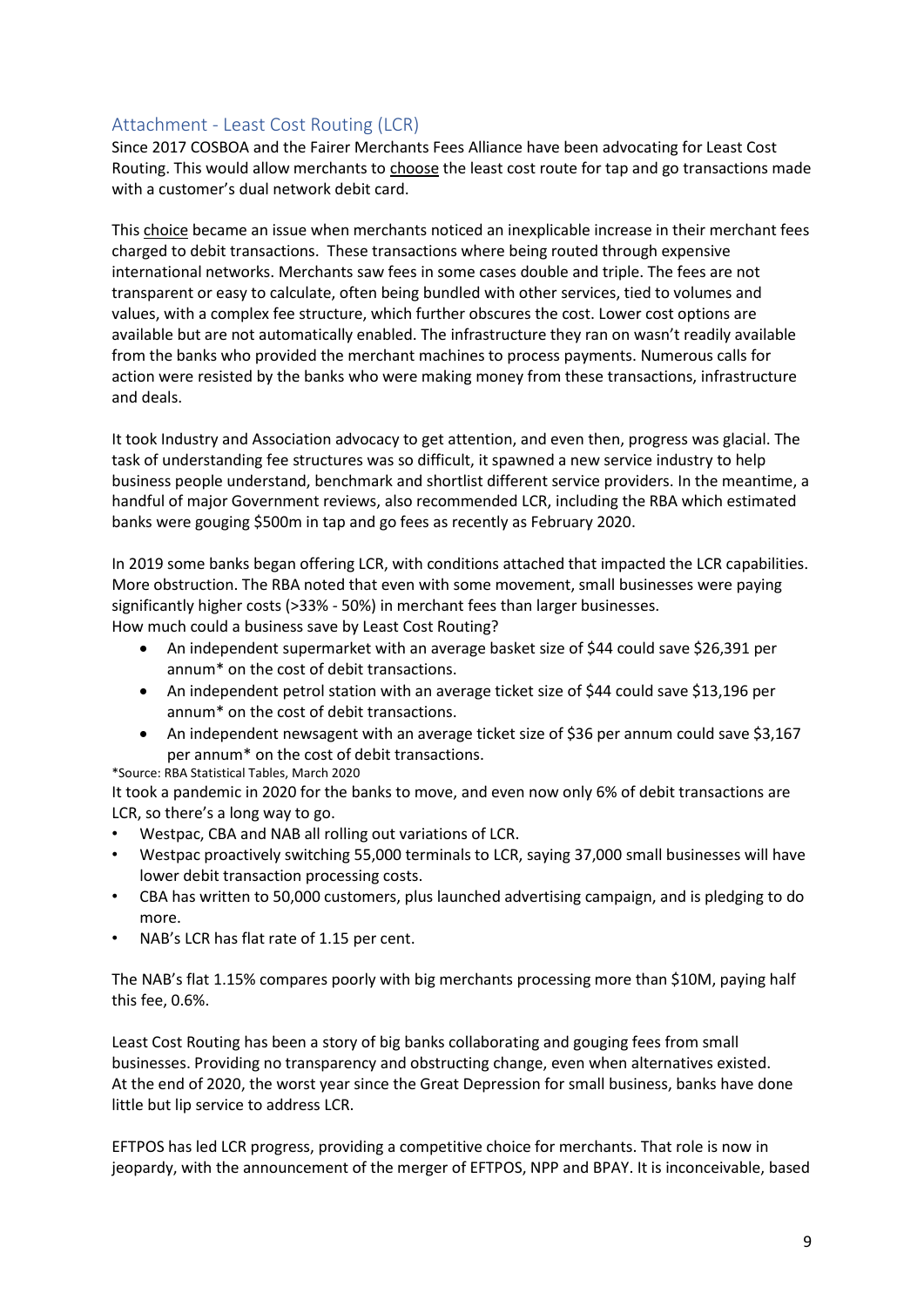on experience, that a mega entity of big banks and retail giants will guarantee a competitive environment for new players, innovative less expensive products and services or pay any heed to regulators. This new mega entity, has demonstrated convincingly that it views the role of small business as a free, eat as much as you want, buffet.

#### <span id="page-9-0"></span>Attachment - What is it with the share price of Afterpay?

#### [New Daily Michael Pascoe](https://thenewdaily.com.au/finance/finance-news/2020/07/13/afterpay-share-price-bubble-pascoe/)

#### 13 July 2020

There's no such thing as a free lunch – or Afterpay transaction.

They cost, on average, 3.9 per cent if you ignore late fees.

That is an expense that is built into the merchant's overall prices.

If you see the Afterpay sign in a shop and you don't use the "buy now pay later" fad, you are subsidising those who do. (The company allows customers to split the cost of a product over four interest-free instalments, and only charges them if they pay late.)

And if you think that is silly, after three years as a listed company, the stockmarket is valuing this unsecured consumer credit provider with an uncertain future at \$19.3 billion.

That is a rather vast amount of money for a company that had revenue of about \$220 million in the latest financial year and doesn't make a profit.

Yes, folks, Afterpay looks suspiciously like a speculative bubble in what is already a dislocated market where the real value of anything is hard to judge.

The bubble reached fever pitch last week (if bubbles can have a fever in COVID times) as speculators scrambled for a slice of more than a \$1 billion worth of Afterpay shares up for grabs.

The company is issuing \$800 million worth of new shares to finance expansion and its co-founders, newly minted billionaires Anthony Eisen and Nick Molnar, are taking the opportunity to offload \$250 million worth of their shares.

They've previously sold off one tranche worth \$35 million at the time and another worth \$100 million – anyone see a pattern here?

They have promised they won't sell any more until after the annual general meeting – but that's only four or five months away.

Just as tech stocks have been the stars carrying the US market higher despite the biggest economic shock since the Great Depression, Afterpay has been the Australian market's little tech star. Unsurprisingly, some greybeards hear echoes of the Dot Bomb era, but there are plenty of boosters thinking Afterpay is the best thing since tulips.

The Afterpay mania has been a bit of embarrassment for stockmarket analysts, a subject of some wry grins around the market.

For those who think the stock is overvalued, there is the discomfort of missing out on such a dramatic performance.

For those who suddenly think Afterpay can turn lead into gold, there's the embarrassment of their earlier assessments that it was overvalued when it was much cheaper.

Oh, did someone mention Citi? Well I have now.

In April, Citi analysts downgraded Afterpay to "neutral" with a target price of \$27.10.

They weren't the only ones feeling a bit negative about the shares of an unsecured credit provider that mainly services the younger, smaller end of the market as the world went into recession that is affecting the younger and smaller most.

On July 2 Citi suddenly turned bullish on [Afterpay's](https://www.smh.com.au/business/companies/it-s-been-brutal-for-australian-funds-managers-who-eschewed-afterpay-20200708-p55a82.html) prospects with a target price of \$64.25 and [surprise,](https://www.smh.com.au/business/companies/it-s-been-brutal-for-australian-funds-managers-who-eschewed-afterpay-20200708-p55a82.html) surprise – a week later was named as one of the two brokers to pick up fat fees as [underwriters](https://www.smh.com.au/business/companies/it-s-been-brutal-for-australian-funds-managers-who-eschewed-afterpay-20200708-p55a82.html) for the \$800 share issue.

Citi, along with NAB, also provides Afterpay's receivables financing facility in Australia and, along with Goldman Sachs, does the same job in the US.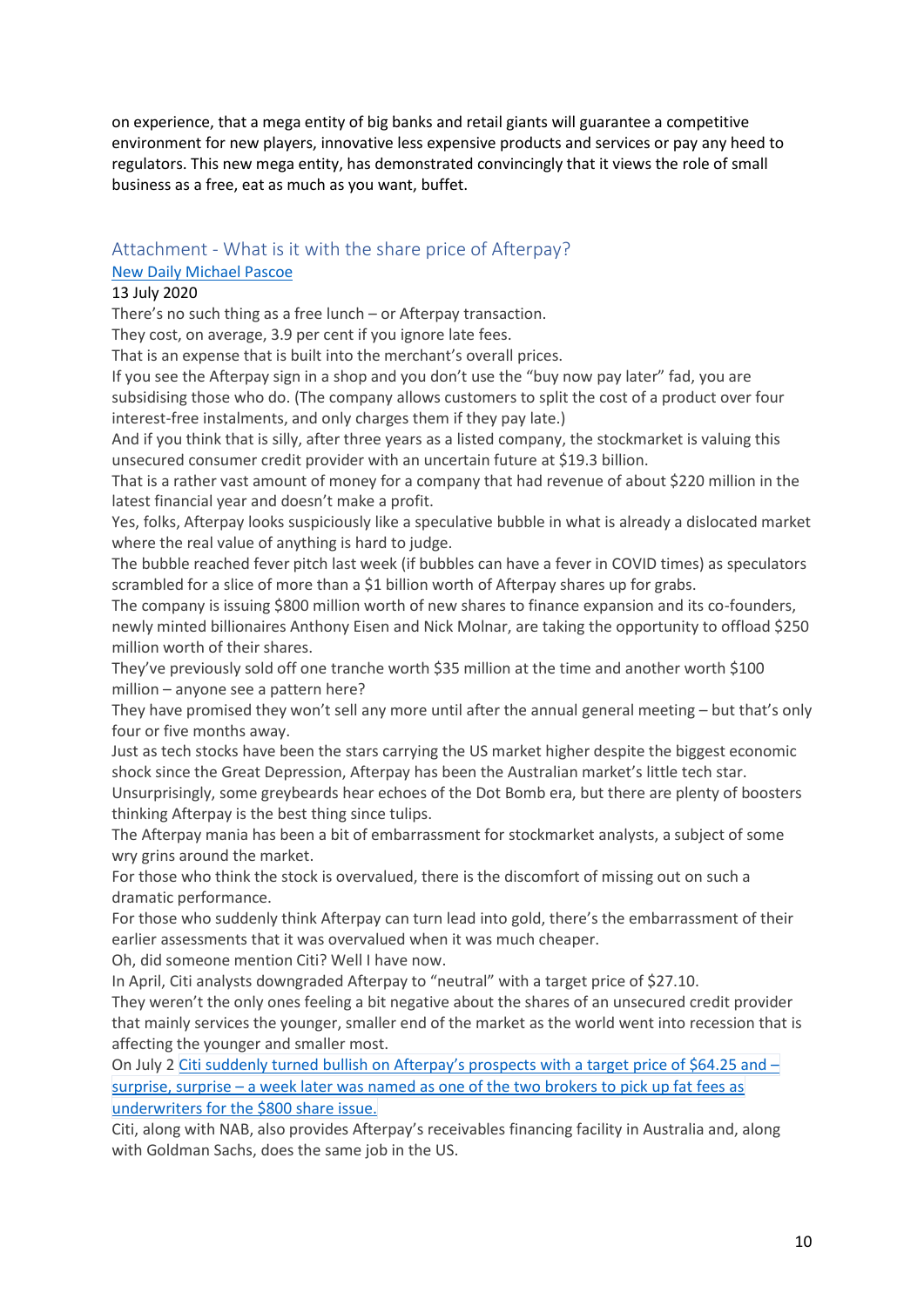Basically, they provide the money for Afterpay to pay merchants when someone uses the product. (Goldman Sachs analysts have remained less bullish though with a target price of \$25.675 a share, a long way below Friday's \$72.31 closing price.)



## 72.31 AUD -1.19 (1.62%) ↓

10 Jul, 4:10 pm AEST · Disclaimer

## Afterpay's share price. Source: Google

Even sceptical analysts have had to lift their valuation as the price has run away.

UBS did a fine job of [analysing](https://www.ig.com/au/news-and-trade-ideas/why-ubs-just-downgraded-afterpay-to-sell-200416) the company in April and decided on a price target of \$13 a share. That target has now been increased to \$25.

The reason for the UBS upgrade was the bullish trading update provided by the company with its capital raising announcement.

In keeping with the Dot Bomb techs, Afterpay is big on talking up sales growth, not so loquacious about bottom-line losses; happy to give details about increases in customers and merchants, not so happy to go into details about bad debts.

Afterpay's favourite number is what it calls "underlying sales" – the amount it finances. That jumped from \$5.2 billion to \$11.1 billion in the June year – very impressive growth.

Afterpay's actual revenue though, its net transaction margin, is only two per cent of that – about \$220 million. And the percentage has been falling.

On that revenue, it's claiming earnings before interest, tax and depreciation of \$20 to \$25 million – which means it's likely to report a bottom-line loss.

But, hey, it's a tech stock! It's all about growth! It's all about becoming the next Amazon or Facebook!

They also lost money while growing rapidly to become massive successes.

But for every Amazon or Facebook, there are thousands of techs that didn't.

The risks facing Afterpay are well known – most obviously the danger of bad debts blowing out and margins shrinking as plenty of competition piles into the BNPL space (including a European player in partnership with the Commonwealth Bank).

But the problem less mentioned is the business of non-Afterpay users effectively subsidising those who do.

Afterpay is charging merchants an average of 3.9 per cent for the "free" credit its customers enjoy. For some small merchants, that charge is as high as 6 per cent, according to the Reserve Bank. Afterpay forbids merchants from surcharging customers for such a high fee, as they can for much cheaper credit card fees.

RBA figures show even a relatively expensive credit card, American Express, is only charging merchants about 1.4 per cent on average, a charge merchants can add to the customer's bill if they wish.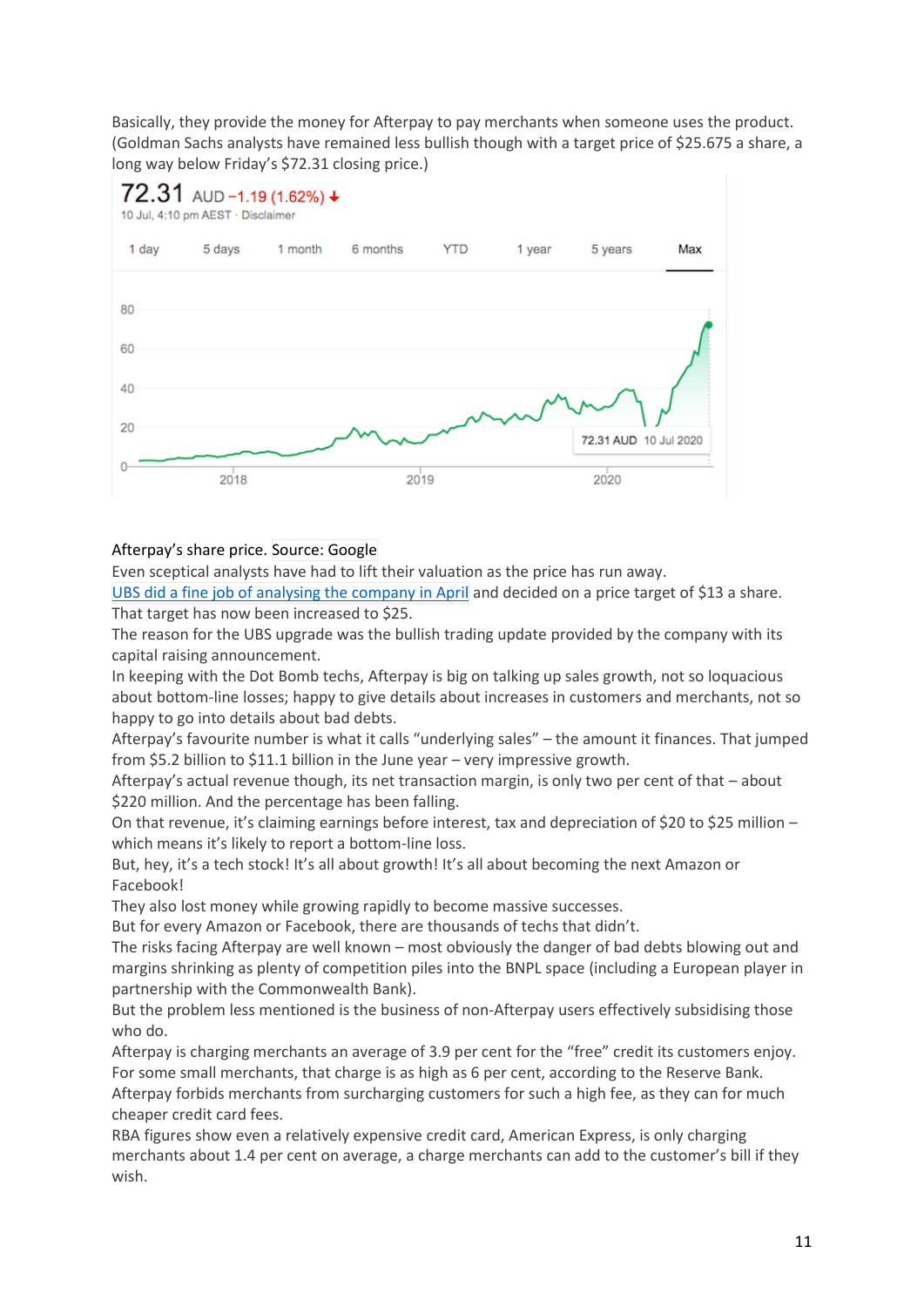

The RBA reckons credit providers stopping merchants from adding that cost to the bill is crook, which is why the bank first of all stopped credit card companies imposing a "no surcharge" rule – and then stopped merchants charging an over-the-top surcharge that didn't reflect the real cost of using the card.

As the central bank [summarised](https://www.rba.gov.au/payments-and-infrastructure/review-of-retail-payments-regulation/pdf/review-of-retail-payments-regulation-issues-paper-nov-2019.pdf) it in a payments system issues paper: "If a business chooses to apply a surcharge to recover the cost of accepting more expensive payment methods, it is able to encourage customers to consider making the payment using a cheaper option.

"The possibility that a consumer may choose to pay with a lower-cost option when presented with a surcharge also helps put competitive pressure on the pricing policies of payment providers, indirectly lowering merchants' payments costs.

"By helping keep merchants' costs down, the right to apply a surcharge means that businesses can offer a lower total price for goods and services to all of their customers."

The RBA is clearly of a mind to ban Afterpay's surcharge ban, but the process of review has been delayed by the pandemic with a decision not expected until next year.

Afterpay declared this was a key risk in its investor [presentation](https://www.asx.com.au/asxpdf/20200707/pdf/44k9g7mm86dzdk.pdf) last week: "A change in Australia's payment system regulations could restrict Afterpay's ability to limit merchants adding a surcharge on customers who use Afterpay as a payment method. If a material number of merchants did add a surcharge as a result of such a change, it could adversely affect usage of Afterpay relative to other payment methods."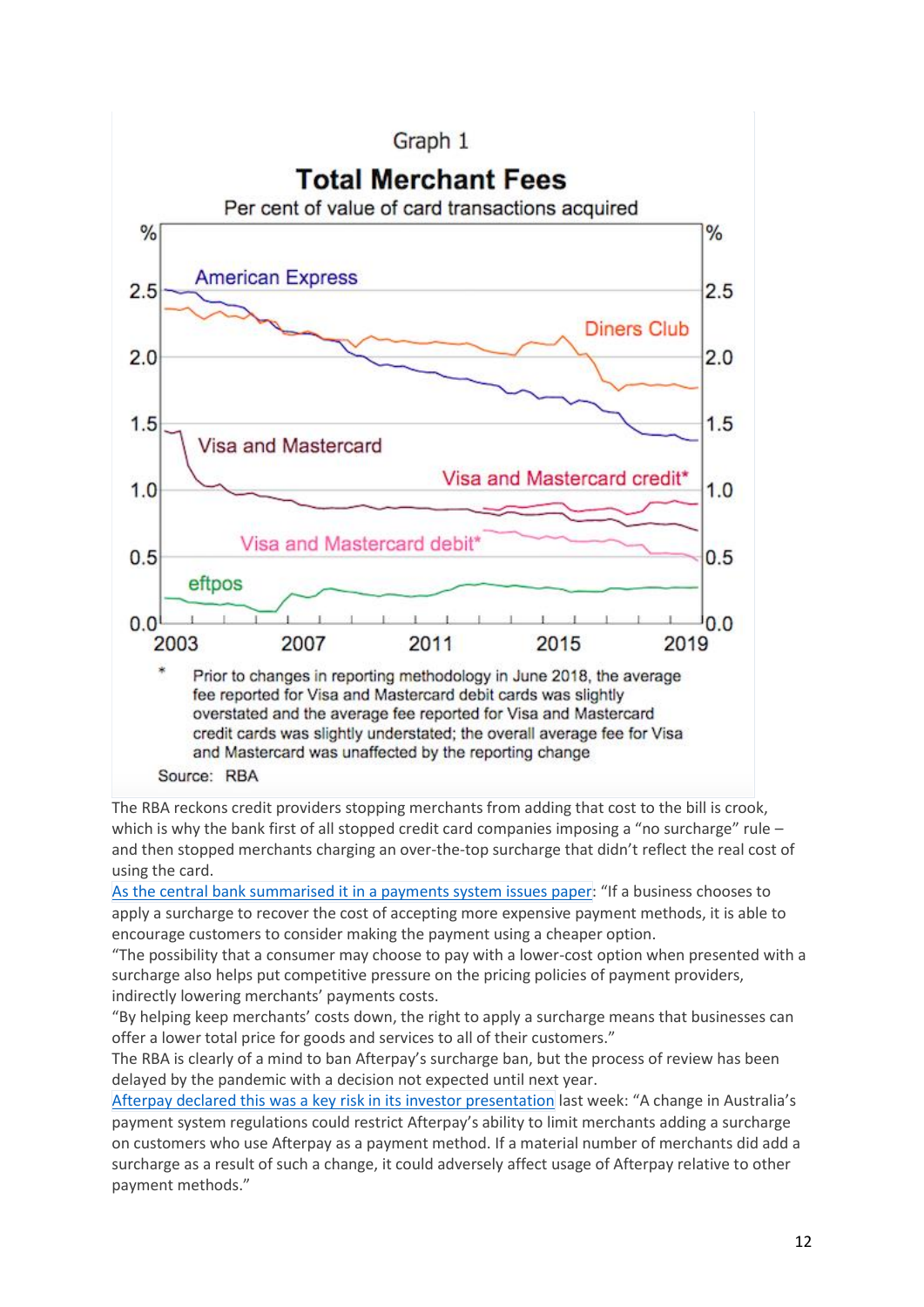Afterpay's [submission](https://www.afterpaytouch.com/images/06022020-Afterpay-Submission-to-RBA-Issues-Paper-on-Retail-Payments-Regulation.pdf) to the RBA review begging to be excused is as full of self-serving claims as any I've seen, topped by this absolute doozy: "Afterpay's unique characteristics and value proposition to merchants and consumers means it should not be considered a payment system."

CEO Anthony Eisen also submitted that any contemplation of regulatory reform "should be part of a parliamentary process that has a broader lens than the regulation of payment systems".

Maybe he thinks the company would have more luck lobbying politicians than staid central bankers – or at least that any such parliamentary process would take years.

And there was this: "The BNPL industry, as a growing and innovative industry, should also be recognised for its efforts to self-regulate and raise standards."

Yeah, with all the experience we have industries left to self-regulate, sure.

So how is this start-up so quickly worth a ridiculously large amount?

Some of the answer might be in a recent newsletter by the British commentator and investor, Anthony Peters, writing about America's NASDAQ reaching dizzying heights.

He pointed to the explosive growth of online trading accounts and retail trading volumes since the start of the pandemic and the fondness of retail investors for the dominant tech stocks, then reminisced about Bitcoin's big run, the dot.com revolution, the real estate bubble and the crash of '87, all of which smashed retail traders.

"But petty retail and the explosive recovery in stock prices since the March lows are two different kettles of fish," he wrote.

"The rule of thumb used to be that the moment a taxi driver asked you what you thought of the market you should be heading for the door. The thing is that in the pandemic nobody is taking taxis… "In order to be good enough to be a trader one needed to be right 55 per cent of the time. Anything above 58 per cent made one a star.

"It's only when one appreciates that at 58 per cent one is a star that one begins to understand the concept of risk management. It's not about how to make money when one is right but how not to hand it all back and more when one isn't.

"The staggering rallies in some of the techs and in one particular automotive company which will be nameless that one is obliged to ask oneself where the risk mitigation is to be found?

"If you look around the table and you can't see the fool, you're the fool. If you look at an asset rally and you can't see the hedges, there are no hedges.

"At the end of the day all securities trading is a relative value game so if the hot stocks go on a mission the other boats will eventually and inevitably have to rise on the same tide. That they are doing …

"Owning shares is not a game of click and collect.

"Having done my four decades in markets there is one thing I can confirm and that is that picking entry points is a lot easier than picking exit points or put more succinctly, it's easier to identify the time to hoover up something which is under-priced than to let it go when it's overpriced.

"We simply rely on a greater fool being out there who will pay just that little bit more than the last guy."

#### <span id="page-12-0"></span>Attachment – Zip Answers COSBOA queries

Matthew Abbott <matthew.abbott@zip.co> Tue 25/08/2020 9:58 PM

Appreciate the opportunity to engage with COSBOA, albeit at short notice. Happy to get our Chief Commercial Officer Hamish Moline to speak with you.

A few points on the benefits Zip offers to merchants.

#### **Merchant Service Fee**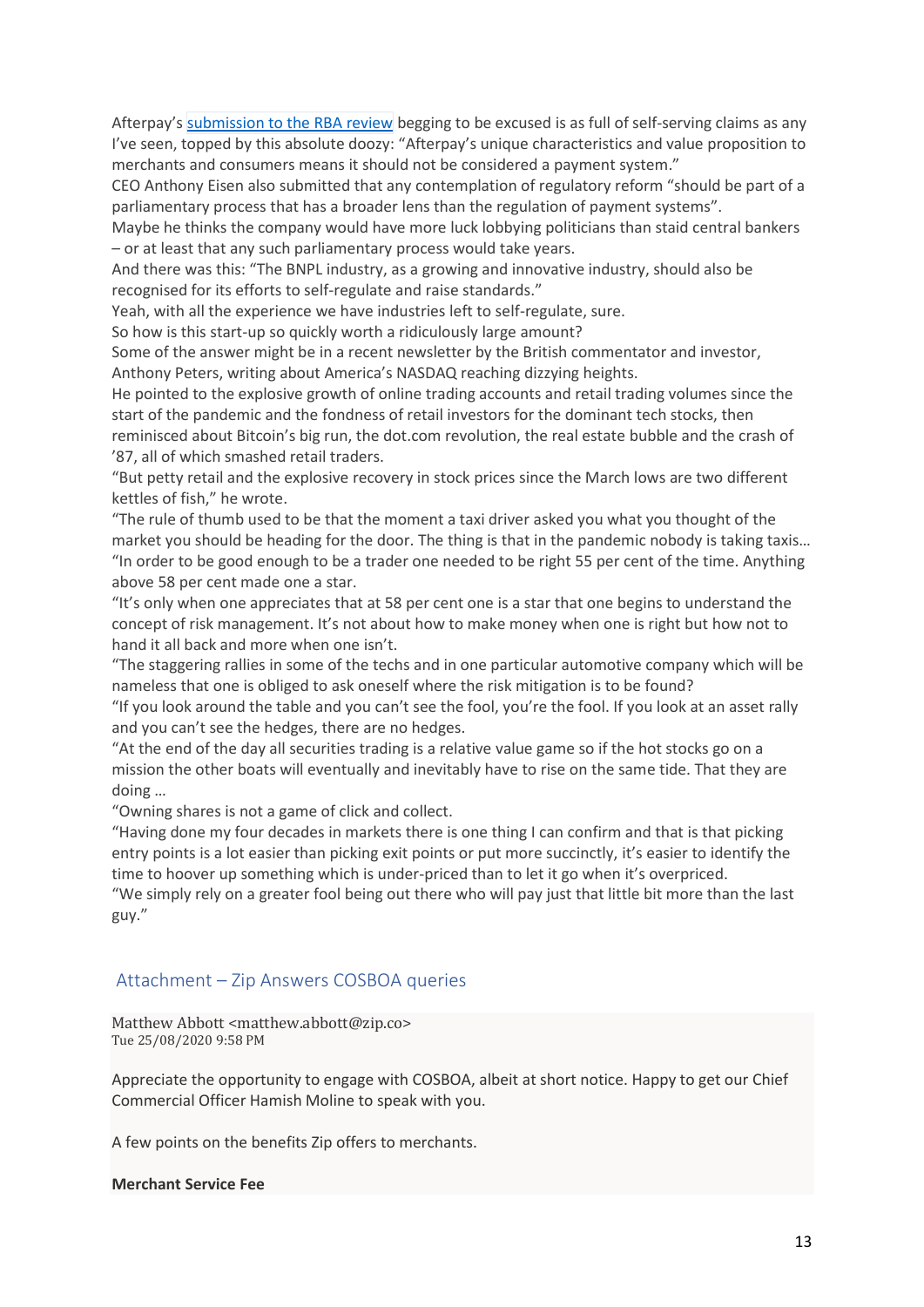The Merchant Service Fee (MSF) ranges from 3% - 4%. It is the cost of merchants using Zip but we would argue, that cost covers a much broader range of services than a simple payments platform (like credit cards). These benefits are:

#### **Lead Generator**

- Approximately 70% of Zip's transaction volume is generated through ecommerce (online or through the app). Merchants with an ecommerce presence adopt a multi-pronged strategy in how they acquire customers. Service providers who offer similar or competing consumer acquisition services include Google, Facebook, Amazon, eBay and affiliate programs. These vendors provide the service at a cost to the merchant.
- Zip provides a similar lead-generation offering to its ecommerce merchants. Zip is a trusted partner for merchants as Zip drives new customer traffic, increased order value and higher conversion rates to its merchants. Similar to other lead generators like Facebook and Google, Zip charges a fee for this service. This MSF is an exchange for an important business value-add.

#### **Zip's Guarantee – No Fraud or Chargeback Costs**

• Fraud is highly prevalent with online and card-not-present transactions, resulting in high levels of fraud and chargeback risk, which result in significant costs or losses to merchants. Zip is a closed-loop solution with high levels of inbuilt protection for fraud and security which provides a bottom-line benefit to merchants. As a result of its investment in its platform, Zip is able to cover its merchants for ALL the fraud and chargeback liability. Card transactions offer no such protection.

#### **Customer insight data**

• Providing Zip merchants with access to Zip's customers and data capability, presenting insights on customer behaviour and preference. Merchants use this information to understand consumer behaviours, allowing them to drive volumes, increase increasing basket size, and gain insight on how their customers transact online and instore.

#### **Marketing campaigns**

• Zip has 2.1 million customers inclusive of GenY (who statistically have not been adopters of traditional credit products). As Zip is a brand in its own right, merchants benefit from the synergies Zip provides from marketing campaigns which it executes to its customer base. Partnering with Zip, merchants gain access to an engaged customer base. This delivers and assists merchants with loyalty and repeat purchases. Zip caters to the different commercial needs of each merchant. The MSF charged by Zip is a direct contractual fee that the merchant agrees to pay for all these services.

#### Hope that is useful.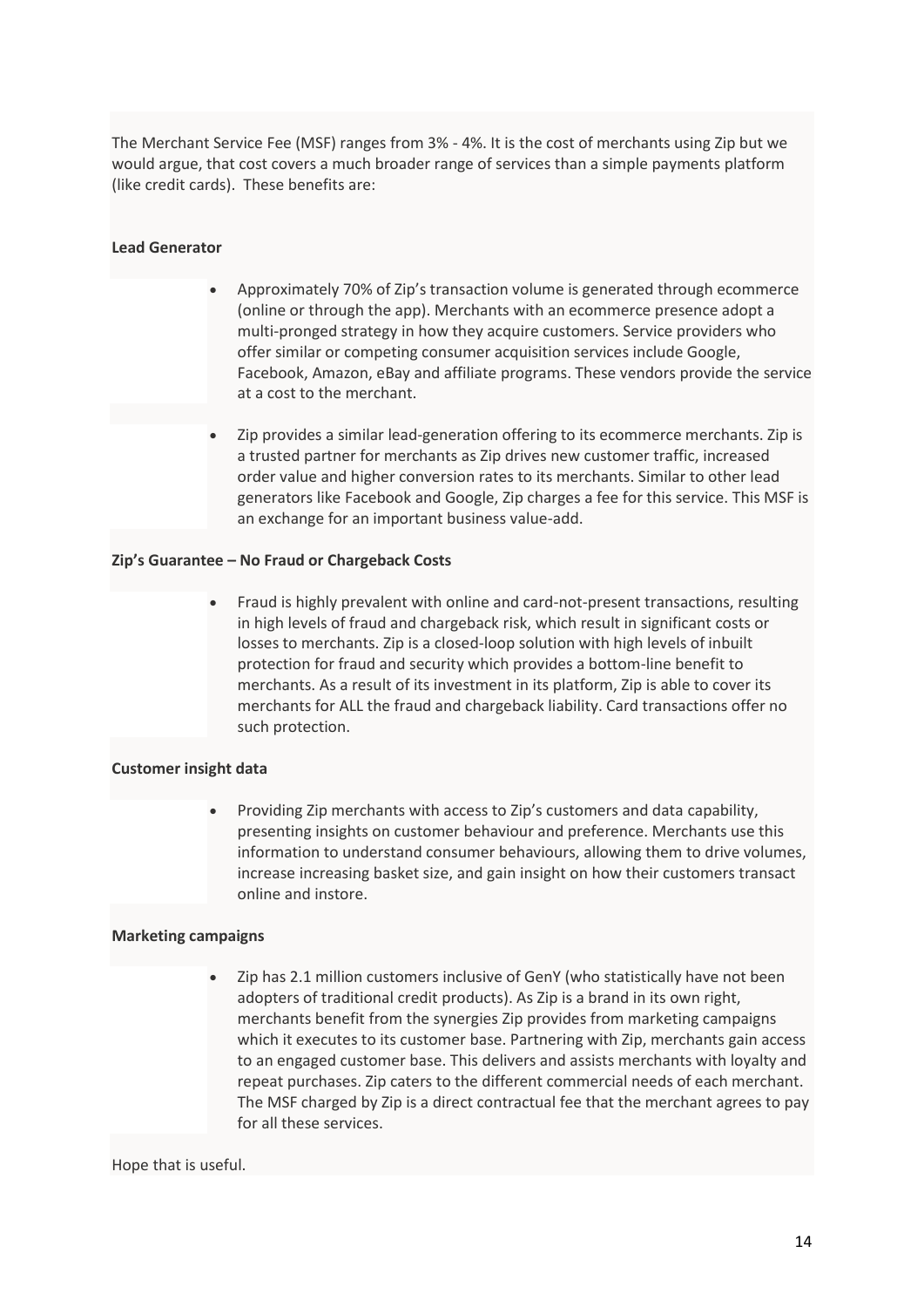MA

**Matthew Abbott** Head of Corporate Affairs +61 402 543 128

Level 14, 10 Spring Street, Sydney, NSW, 2000 Australia zip.co | getpocketbook.com

## <span id="page-14-0"></span>Attachment - Research

**AUGUST 27, 2020** 

BUSINESS BREAKING NEWS

#### Afterpay rival Zip Co disappoints with higher bad debt expenses

Afterpay rival Zip Co has booked a disappointing full-year result with higher bad debt expenses and seemingly more to come.

By REBECCA LE MAY



| <b>AUGUST 27, 2020</b> | <b>TECHNOLOGY</b><br>Afterpay halves losses as customer numbers<br>double, shares hit new high<br>Shares in tech darling jump past \$90 to new high as buy now, pay later<br>pioneer halves its annual net loss to \$19.8m.<br><b>By DAVID SWAN</b>                          | afterpay<br>BUY NOW. PAY LATER.<br>AVAILABLE |
|------------------------|------------------------------------------------------------------------------------------------------------------------------------------------------------------------------------------------------------------------------------------------------------------------------|----------------------------------------------|
| <b>AUGUST 27, 2020</b> | <b>BUSINESS BREAKING NEWS</b><br>Afterpay says sales double as more customers<br>turn back on credit cards<br>Buy now, pay later giant Afterpay's sales have doubled as more consumers<br>turn to instalment payments rather than credit cards.<br><b>By GERARD COCKBURN</b> | BUY NOW. PAY LATER.                          |

[https://www.theaustralian.com.au/news/latest-news/afterpay-rival-zip-co-disappoints-with-higher](https://www.theaustralian.com.au/news/latest-news/afterpay-rival-zip-co-disappoints-with-higher-bad-debt-expenses/news-story/667dbe387ffcc619013cf8784d8d3b21)[bad-debt-expenses/news-story/667dbe387ffcc619013cf8784d8d3b21](https://www.theaustralian.com.au/news/latest-news/afterpay-rival-zip-co-disappoints-with-higher-bad-debt-expenses/news-story/667dbe387ffcc619013cf8784d8d3b21)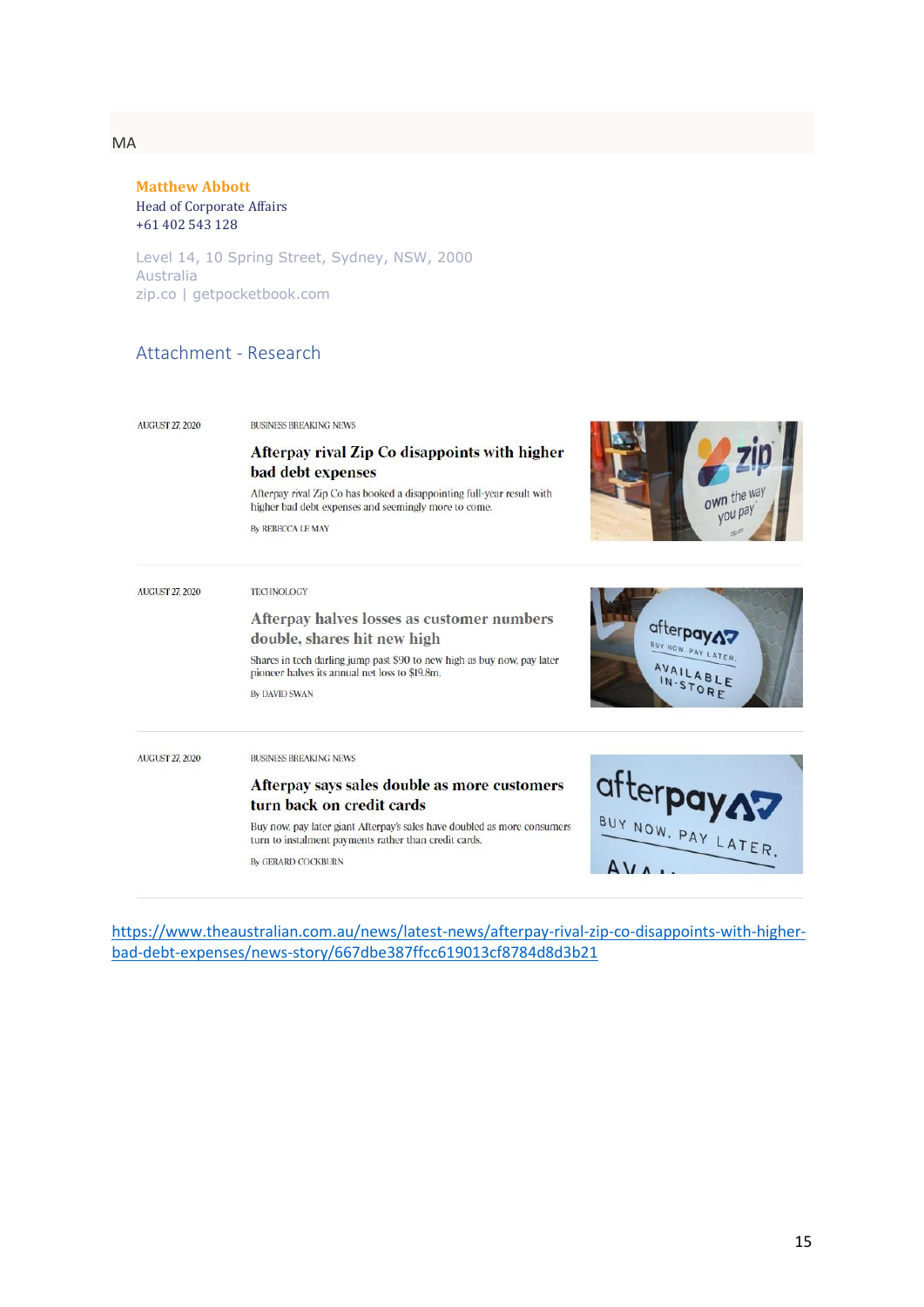## $\odot$ SmartCompany

The combined underlying sales contribution from Afterpay's international operations increased to 41% in FY20, up from 18% in FY19.

With plans in place to move into Canada and Asia, its likely Afterpay will soon be making more money overseas than in Australia.

#### Small businesses appear to be flocking to Afterpay

Afterpay says "rapidly expanding" numbers of small-to-medium businesses are signing onto its platform around the world as the pandemic forces many to adopt new online channels.

While the company did not break down its number of SME users specifically, the number of active merchants on Afterpay increased 72% in FY20, moving from about 32,300 to more than 55,400.

Interestingly, the growing number of smaller companies on the platform supported Afterpay's merchant margins, which remained at about 3.9% of underlying sales.

[https://www.smartcompany.com.au/industries/retail/afterpay-financial-disclosure](https://www.smartcompany.com.au/industries/retail/afterpay-financial-disclosure-unpacked/?utm_campaign=SC&utm_medium=email&utm_source=newsletter&utm_content=smartco_daily&utm_term=2020-08-27)[unpacked/?utm\\_campaign=SC&utm\\_medium=email&utm\\_source=newsletter&utm\\_content=smart](https://www.smartcompany.com.au/industries/retail/afterpay-financial-disclosure-unpacked/?utm_campaign=SC&utm_medium=email&utm_source=newsletter&utm_content=smartco_daily&utm_term=2020-08-27) [co\\_daily&utm\\_term=2020-08-27](https://www.smartcompany.com.au/industries/retail/afterpay-financial-disclosure-unpacked/?utm_campaign=SC&utm_medium=email&utm_source=newsletter&utm_content=smartco_daily&utm_term=2020-08-27)

[https://www.smh.com.au/business/banking-and-finance/fintech-inquiry-warns-against-one-size-fits](https://www.smh.com.au/business/banking-and-finance/fintech-inquiry-warns-against-one-size-fits-all-regulation-20200902-p55rpg.html)[all-regulation-20200902-p55rpg.html](https://www.smh.com.au/business/banking-and-finance/fintech-inquiry-warns-against-one-size-fits-all-regulation-20200902-p55rpg.html)

NSW LIBERAL Senator Andrew Bragg – says it should be up to Politicians, not regulators, to set policy for new products like BNPL. BNPL welcomed the "self-regulation" approach.

[https://www.abc.net.au/news/2020-09-03/buy-now-pay-later-regulation-fintech-senate](https://www.abc.net.au/news/2020-09-03/buy-now-pay-later-regulation-fintech-senate-inquiry/12614068)[inquiry/12614068](https://www.abc.net.au/news/2020-09-03/buy-now-pay-later-regulation-fintech-senate-inquiry/12614068)

Consumers don't need to have legal protections when they use "buy now, pay later" services like Afterpay and Zip, because those companies can just self-regulate, according to a Senate inquiry into fintech…

[Buy Now Pay Later: A New Retail Dynamic Has Everyone's Attention | IBISWorld Industry Insider](https://www.ibisworld.com/industry-insider/press-releases/buy-now-pay-later-a-new-retail-dynamic-has-everyone-s-attention/)

[Margin compression hits humm's BNPL business](https://www.bankingday.com/margin-compression-hits-humms-bnpl-business) 25 February 2021 5:47AM [John Kavanagh](https://www.bankingday.com/author/863) [Consumer lending,](https://www.bankingday.com/topic/consumer-lending) [Car loans & HP](https://www.bankingday.com/topic/car-loans-hp)

Zip seeks acceptance <https://www.bankingday.com/login?p=%2fzip-seeks-acceptance>

<span id="page-15-0"></span>Attachment – Industry Consultation

**Jeff Rogut** FIML, MAICD, FCLP (formerly) Chief Executive Officer **Australasian Association of Convenience Stores Limited ACN: 156 638 023** Mobile: 0467 873 789

Just some feedback from our industry: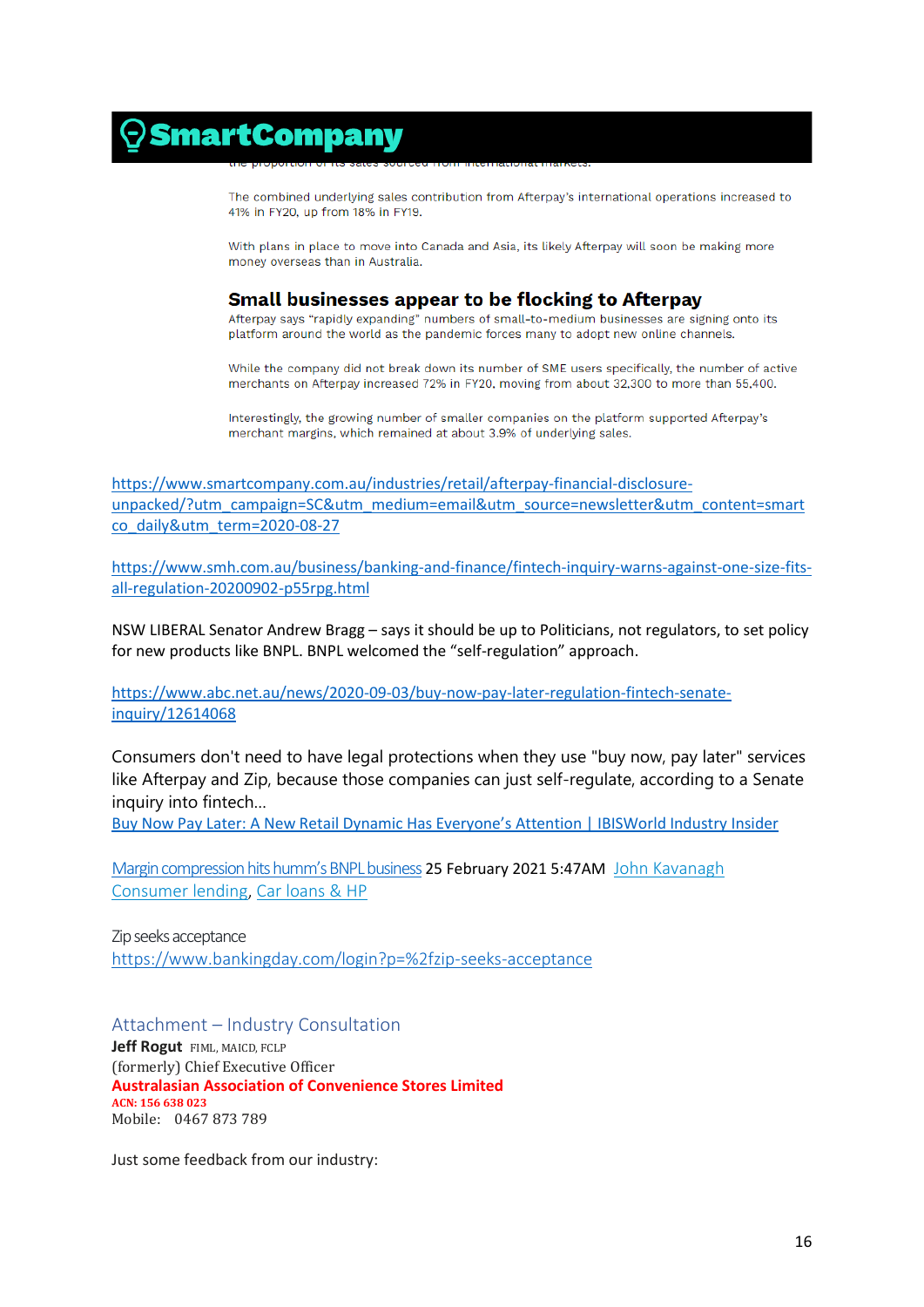- Whilst BNPL is growing across many facets of retail I don't believe that it has much appeal for our industry [petrol/convenience]. Our **average transaction value is approx. \$9.70** [in 2019] and 39% of merchandise sales are tobacco products at low margins and the balance on the go food and beverages.
- There may be concerns about customers using such services **to buy tobacco** [ cartons are over \$200 in many cases] yet alcohol may be bought e.g.:



- In terms **of petrol**, according to an ACCC report published in April 2020, national petrol sales were approx. 25billion litres with a value of approx. \$35billion. Again this is a low margin products for retailers, commission agents, franchisees etc. It is doubtful whether such BNPL services would be encouraged for petrol sales.
- There **could be an application for automotive workshops** where repairs and servicing may run into hundreds of dollars.
- There may **be benefits for B2B usage of such BNPL** schemes for some small businesses e.g.: *From an Australian Fintech article:*

*Consumer-focused buy now, pay later options are also seeing businesses use their offers to pay for assets.*

*"We've seen tradies use Openpay at Bunnings and other home improvement merchants to purchase goods to complete jobs. Commonly, tradies don't get paid in full until the job is complete so using Openpay gives them access to funds that provides a cash flow solution to this challenge," chief revenue officer of buy now, pay later start-up Openpay, Dion Appel says.*

*ASX-listed Israeli fintech Splitit says businesses are also using its offer to extend credit card payments across multiple instalments, with "increasing demand from online merchants who want to use Splitit as a B2B solution".*

*Market darling Afterpay has steadily been taking over shopping centres over the past few years and the concept of splitting shopping payments into bite-sized chunks is becoming more accepted.*

*While Afterpay is focused on lower value consumer goods, other fintech founders say there is plenty of growth still to come in the business-to-business space*.

There are also concerns about **costs and surcharges** i.e.: